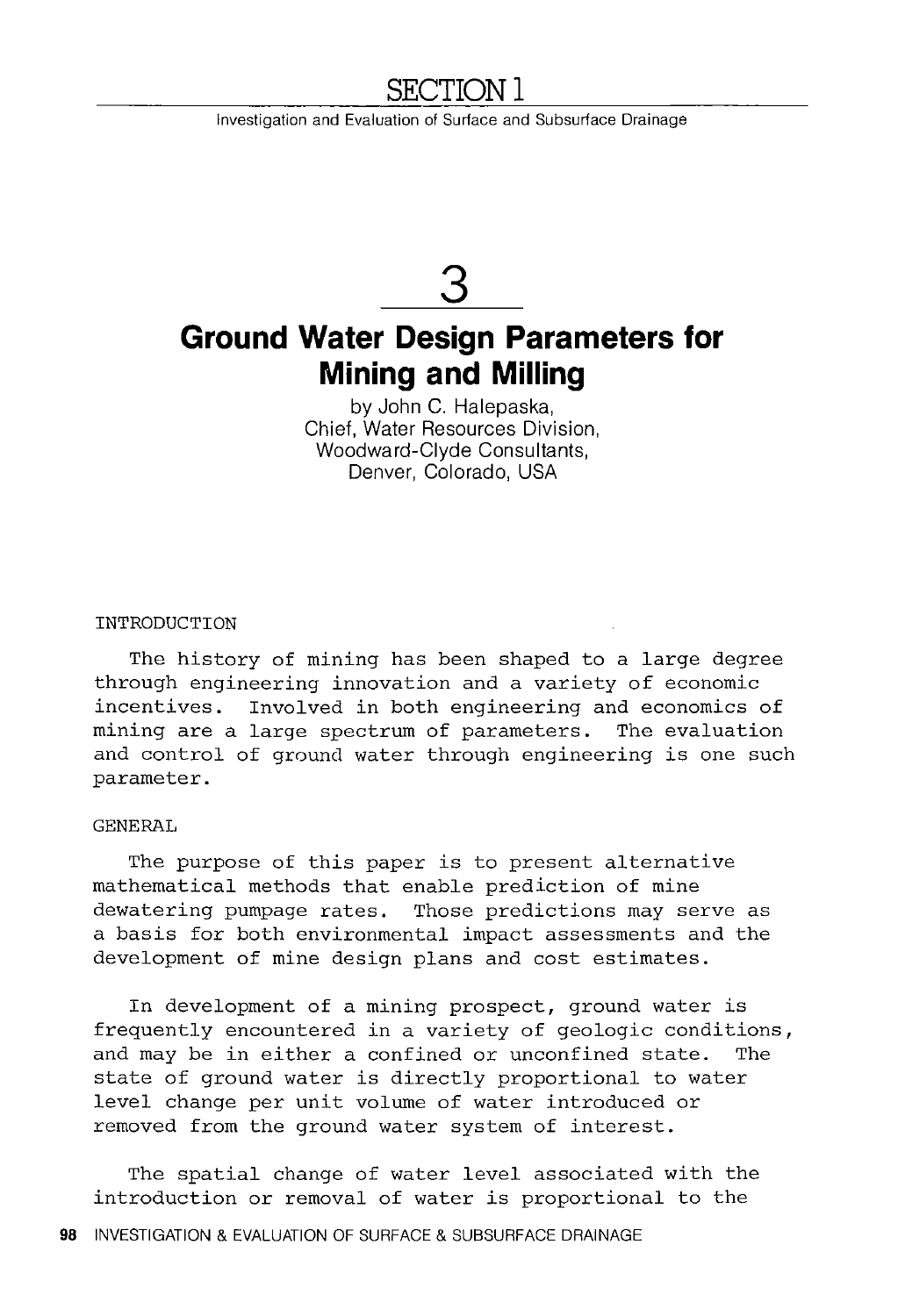geometry of the system of interest and the hydrologic conductivity and thus is subject to mathematical analysis.

The physical geometry of the mineral of interest relative to the water bearing section or sections is important in the design and operation of ground water control systems.

Ground water level change associated with the locations and timing of pumpage is controlled by the aquifer characteristics. These include hydraulic conductivity, thickness and areal extent of the aquifer, and the storage coefficient. Hydraulic conductivity is defined as the flow of water per unit time per unit area under a gradient of 1-foot per foot. Thickness refers to the vertical dimension of the system or systems of interest. The storage coefficient is defined as the volume of water that a vertical column of aquifer of unit cross-sectional area releases from storage as an average head within the column declines a unit distance.

Therefore, the process is one of determining the aquifer coefficients, development of conceptual mine design, and engineering the associated ground water control systems. The location relative to the mineral interval of interest is important to design of a mine. In order to illustrate some of the above concepts, examples will be used.

#### EXAMPLES

Example 1 shown on Figure 1 is a typical uranium deposit surrounded by aquifers both above and below. The mineral interval also can be an aquifer of some importance. Typically, deposits of this kind may be mined in three ways: in-situ leaching; open pit mining or underground mining. In order for the engineer to select an approach to development of a mine, he must understand the aquifer system in the vicinity of the mineralized interval. However, independent of how the system is to be developed, explicit information concerning the hydrology is still needed.

## Analysis

Initially geologic research and mapping, followed by a drilling and testing program would be needed to develop information on the ground water system. This program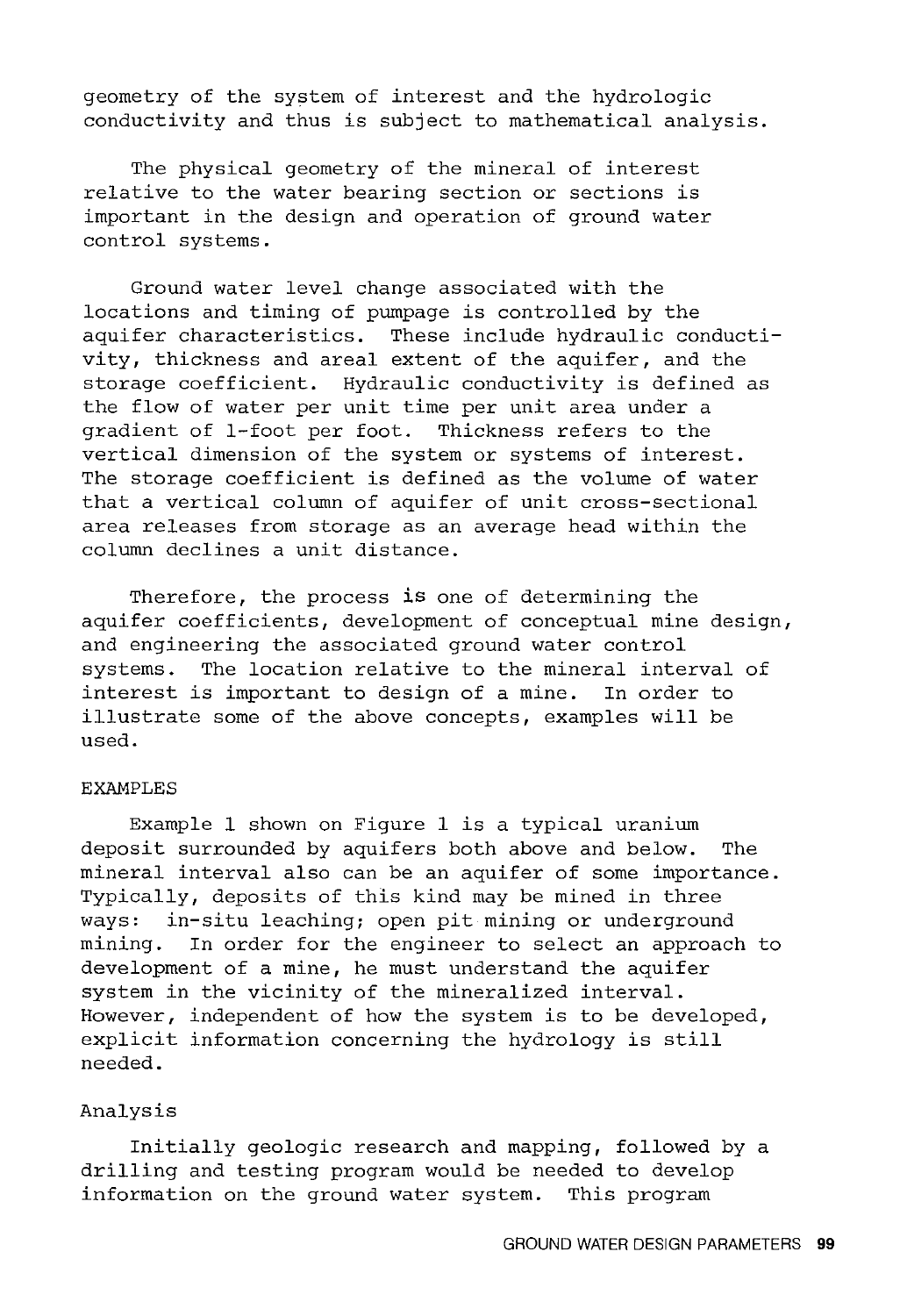| $\sim$<br> |                      |
|------------|----------------------|
|            | SAND                 |
|            | CLAY                 |
|            | SANDY CLAY           |
| ٠          | MINERAL<br>FINE SAND |
|            | CLAY                 |
|            | SAND                 |

Typical Mineral Deposit. Figure 1

would result in geologic information as shown on Figure  $1$ , along with the associated aquifer characteristics of each part of the system. Pumping tests require withdrawal of water from intervals of interest with concurrent measurement of the change in water level in the aquifers of interest. These data are then utilized to compute pertinent aquifer properties and coefficients. One of a variety of published techniques (1, 2) are used, but the most common method is by C.V. Theis and can be stated as follows:

Equation 1

$$
s = \frac{Q}{4\pi T} \quad W(u)
$$

where

- s drawdown  $Q =$  pumping rate per unit time W(u) - Exponential integral  $u = \frac{r^2S}{4Tt}$
- $r =$  distance from pumping well to the point of observation
- s = storage coefficient

 $t = time$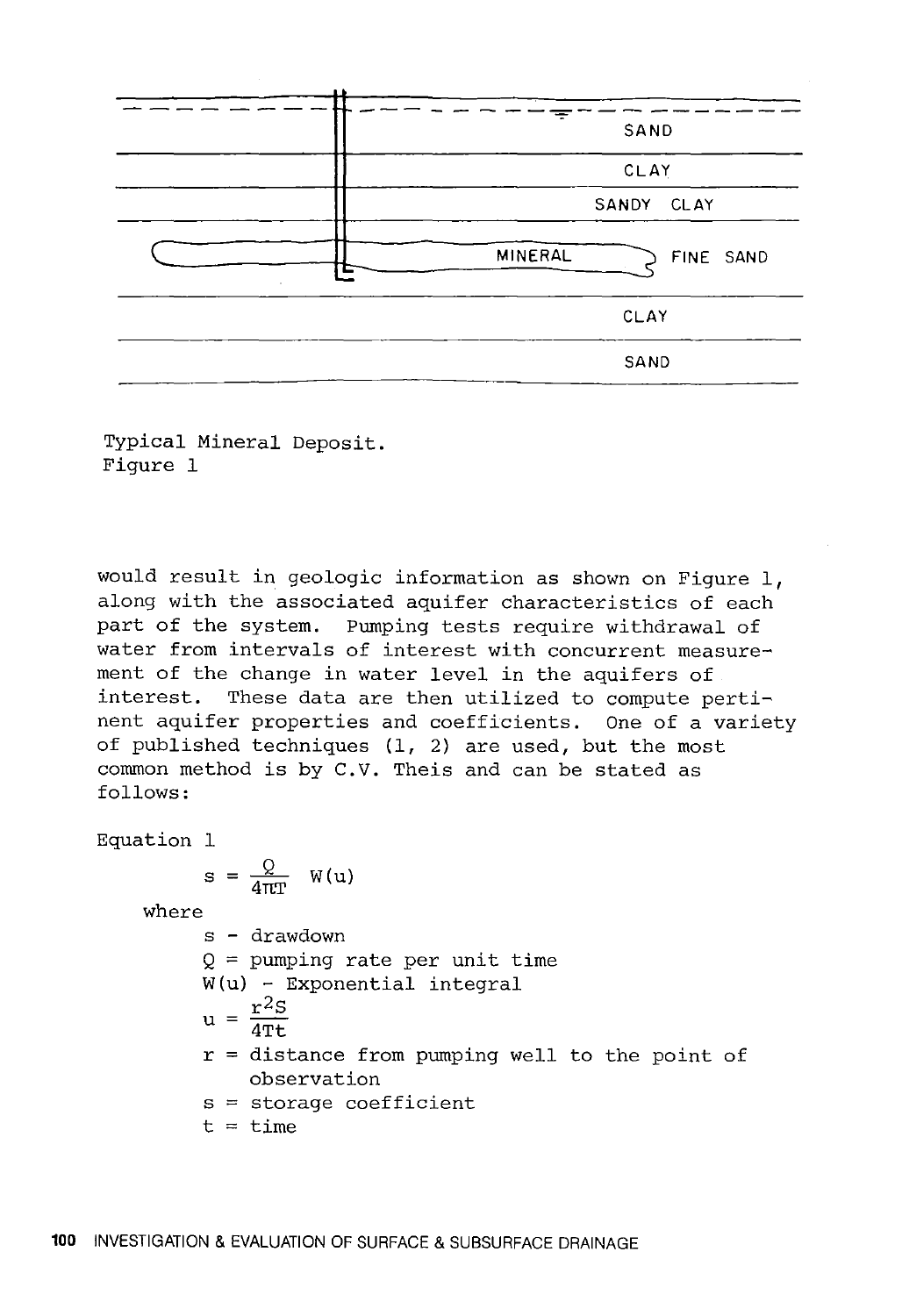After the aquifer coefficients from the testing and analysis program are computed, two important types of conditions should be considered: first, a constant pumping condition, which creates a continuously varying drawdown; and second, a constant drawdown condition, which creates a continuously varied rate of pumpage. These two conditions and their method of analysis are well known. The first condition is implicit in Equation 1 above. The second condition is illustrated in a paper written by C.E. Jacob and L.S. Lohman (3). Jacob and Lohman's solution can be stated as follows:

Equation 2

 $Q = 2\pi TSwG(a)$ 

where

 $Q =$  discharge as a function of time T = transmissivity Sw = drawdown at the well<br>
G(a) =  $\frac{4a}{\pi}$   $\int_{0}^{\infty}$  Be  $^{-ab^{2}}$  {(r/w)+tan<sup>-1</sup> [Yo(x)/Jo(x)]}  $a = \text{rt/sr}^2$ w

The use of the above equations can be illustrated by referring to Figure 1. The coefficients of the aquifers shown would be developed through pumping tests and analysis of data using Equation 1. The second equation shown above, would be used to determine the time dependent pumpage rate to maintain the dewatered state.

Even if the horizontal extent of the mineral interval is unknown, the total pumpage required to allow open pit mining per unit pit bottom radius still may be estimated. For example, if pumping tests have yielded a transmissivity of 5000 GPO per foot and a specific yield of .15, the results shown on Figure 2 for various effective radii would be applicable. Constant drawdown for this example problem is 155 feet. Calculation of rates for other constant heads with the same aquifer coefficients can be calculated directly from the figure, as rate is directly proportional to the constant head condition.

Example 2, for underground mining is also shown on Figure l; however, the vertical scale has been increased by a factor of 10 and clearly there is an immediate need to understand the ground water system for proper dewatering design.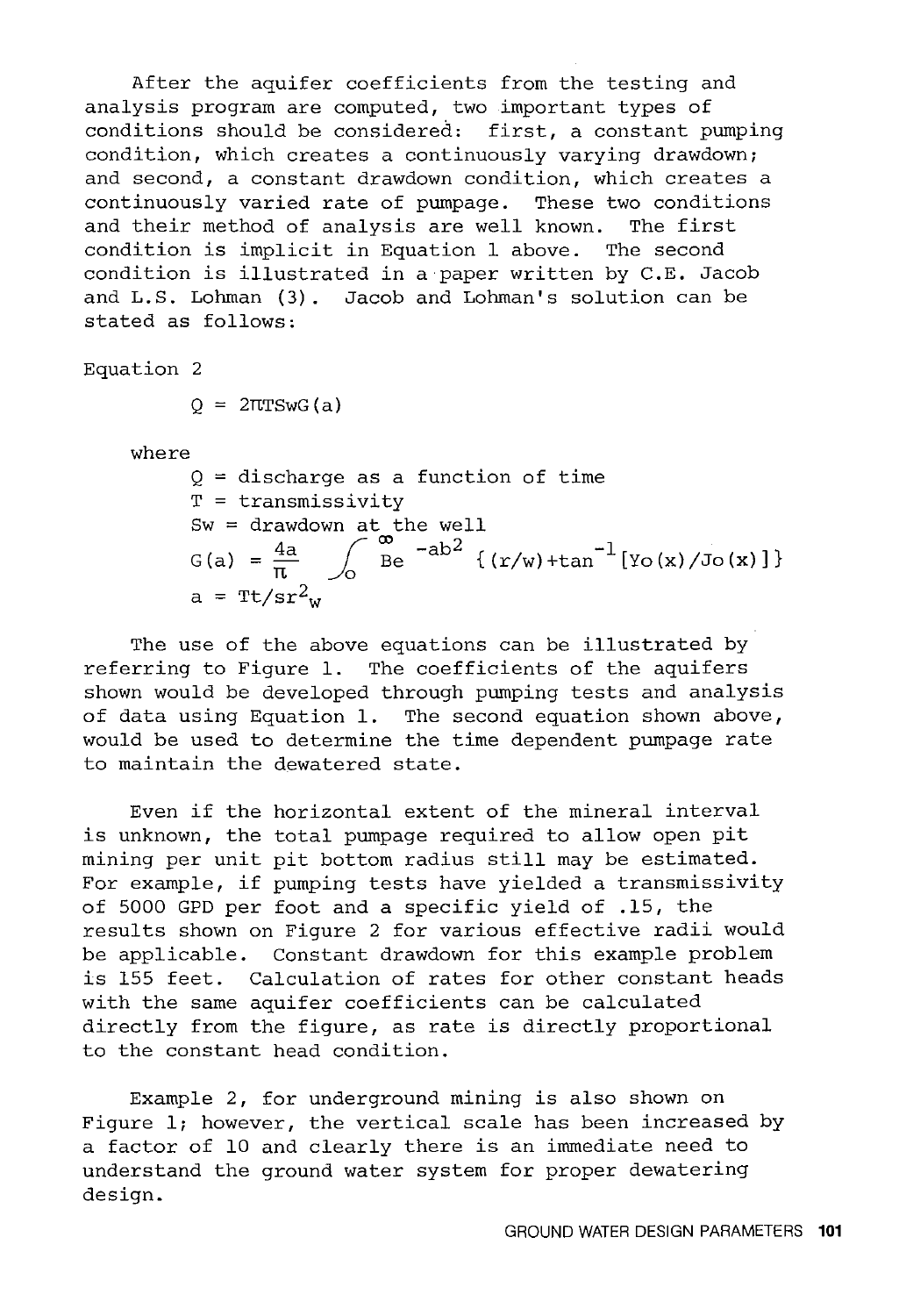

Open Pit Groundwater Flow Rates Based On Pit Bottom Radius. Figure 2

In deep underground mining, ground water data needs are essentially the same as those required in Example 1. A major problem from the analysis standpoint is a reduction of the mine plan geometry to effective radius. A variety of methods can be used, a few of which are discussed below.

Method l entails approximation of the mine plan as a well and using the constant head Jacob-Lowman equation to calculate flow rates. This method generally yields a pum This method generally yields a pumpage rate that is too high.

For Method 2, the technique of interfering wells is utilized, wherein each drift face of the proposed mine plan is considered to be a well. The cumulative production of the drift "wells", which typically are mutually interfering, is an approximation of the expected production from the mine.

For Method 3, the technique of confined-unconfined theory and the Jacob-Lowman theory are combined to calculate the required pumpage. The effective radius in this method is chosen as the radius at which the aquifer of interest goes from the confined to the unconfined state. Therefore, the concept focuses on fluid entering the unconfined state from elastic yield of the confined state.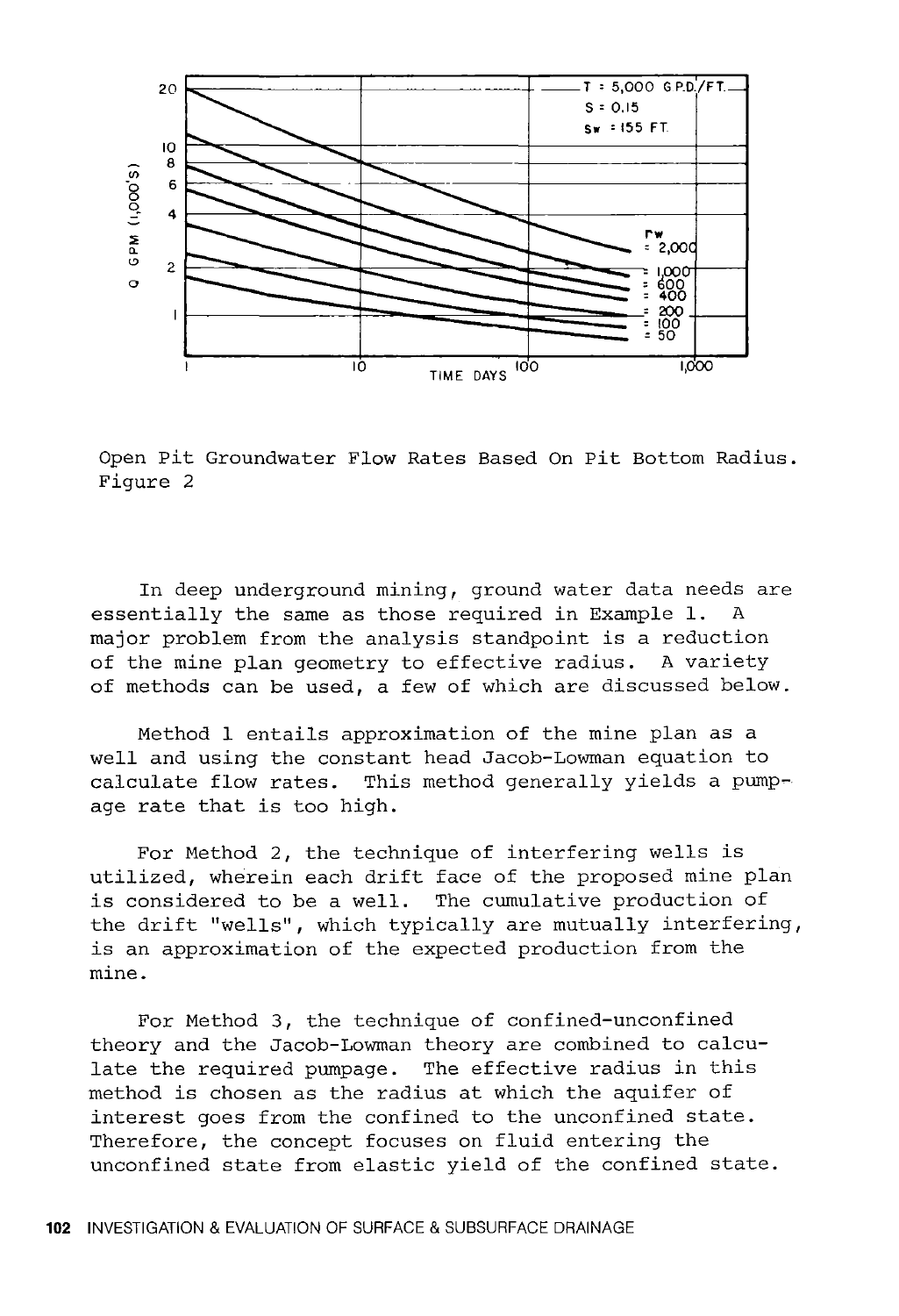

Groundwater Flow Rates Based On Radius To Transition Confined-Unconfined Flow. Figure 3

A discussion of the confined-unconfined problem can be found *in* Ehlig and Halepaska (4) .

Method 3 has been used for analyzing Example 2 where aquifer transmissivity was 5000 GPD per foot, the storage coefficient was .0001 and the head change was 1000 feet. The results, shown on Figure 3, are for four different effective *radii.* 

## CONCLUSIONS

Development of an underground mineral generally requires design of ground water control systems. This process entails development of ground water characteristics, development of a conceptual mining plan and prudent application of the theory. Generally, many different mining plans will be developed over the design period and each will have its own dewatering design parameters.